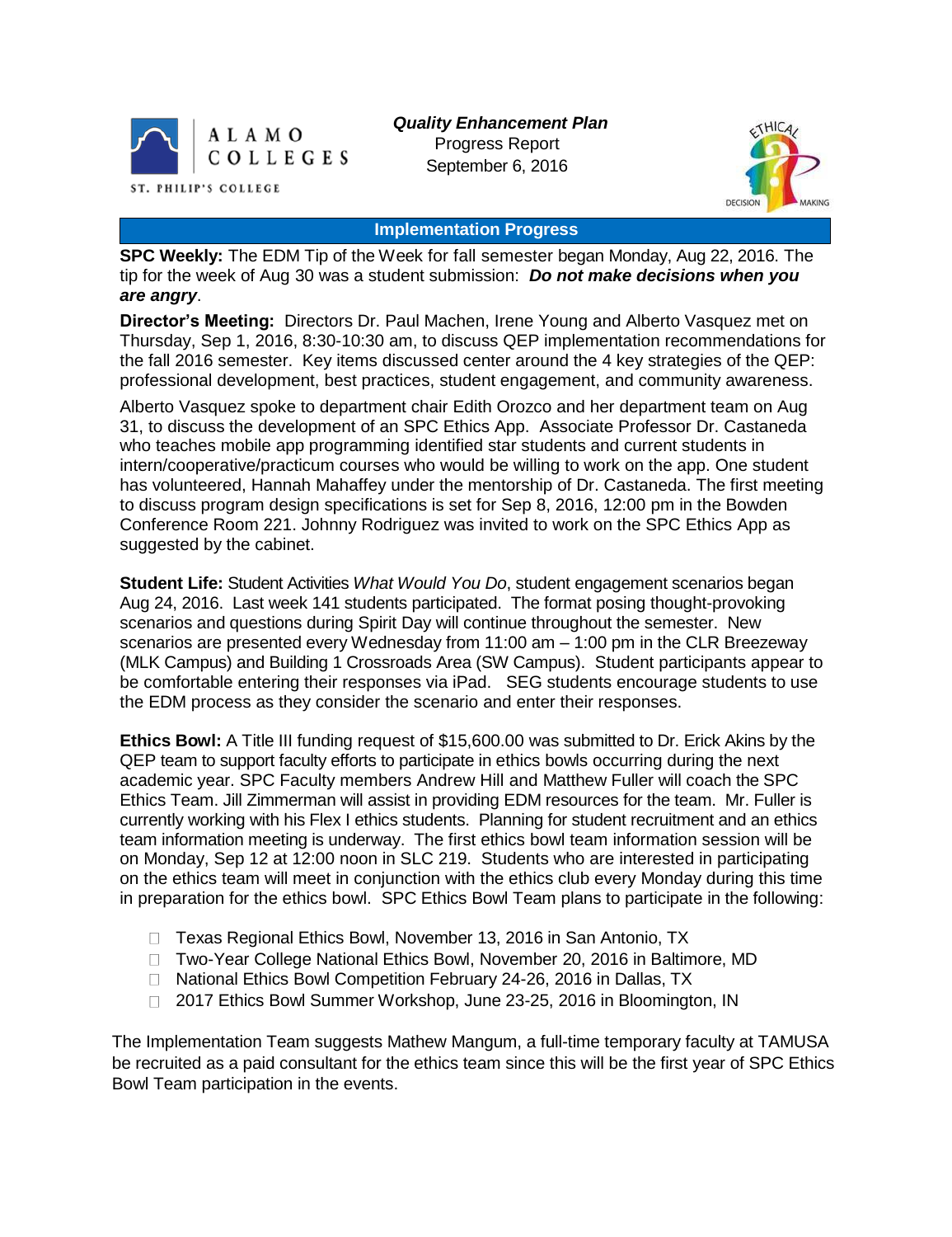**PR:** Public Relations continues to support the work of the QEP by promoting community awareness. Footprint requests have been submitted for the SPC Ethics Bowl Team information session. In addition business card size QEP EDM cards have been requested. This idea was suggested by Terry Murphy-Sanchez, Med-Lab Program Coordinator. The cards would be used for Med-Lab students to carry in their I.D. badge holders while out at clinical rotations. The suggestion was discussed and approved by the Implementation Team and may prove to be useful for all of Allied Health, Nursing, and Biomedical Engineering Technology Program students who work in hospitals.

**QEP Core Team**: The core team will resume meeting on the 1<sup>st</sup> and 3<sup>rd</sup> Tuesdays of the month for the fall 2016 semester. The next meeting is scheduled for Sep 6, 2:00 – 4:00 pm, CLR 301

## **Assessment**

**Personal & Social Responsibility Inventory (PSRI):** The PSRI went out to students on Aug 19, 2016. As of Friday, Sep 2, 2016 at 12:00 PM, 1,064 students had completed the survey. This update comes from Garrett Gowen who will be assisting Joshua Mitchell and Dr. Robert Reason at Iowa State University RISE. In order to further promote student participation PSRI 1 (pre-test), it will be extended until Sep 9, from its original end date of Sept. 2.

PSRI 2 (post-test) will be launched on Nov 28 and only sent to students who completed the PSRI 1 (pre-test). The PSRI 2 will remain open until December 16, 2016. The first 1,000 students completing both will receive a \$20.00 bookstore gift card. This time span allows 14-15 weeks of instruction to occur prior to administration of the post-test as recommended by RISE.

The PSRI invoice was received. Dr. Machen will be processing payment.

PSRI feedback from students has been sent to Dr. Loston. QEP core team and IPRE are discussing having a QEP reply e-mail address so students can send feedback directly to QEP directors. The core team suggests a 'no reply' e-mail address could be used to launch the survey. The QEP directors concluded the PSRI message could come from the president's office but replies could be filtered and monitored through a separate e-mail/Outlook account. According to John Orona, separate emails from the Office of the President and QEP can be created that would allow global emails and replies. Something like:

- SPC-Presidentsoffice (max characters)
- SPC-QEP
- SPC-President

The way this would work is whomever is responsible for addressing the replies will have an additional email box attached in their outlook. They will be able to tell when a message comes separately from their work email. They will have the ability to send global email to SPC student, faculty, or employees.

The following statement is included in the letter from Dr. Robert Reason: *If you have questions about St. Philips' participation in the survey, please contact Irene Young at [iyoung@alamo.edu.](file:///C:/Users/iyoung/AppData/Local/Temp/iyoung@alamo.edu) If you have any questions about the survey or problems completing it, please send an email to [psri@iastate.edu.](https://mail.alamo.edu/owa/redir.aspx?C=Ctb0aqZl7nzZrqQRaG-5tqT_Zo6MnscI-9y_aQ8sVRnJY7BpUdDTCA..&URL=mailto%3apsri%40iastate.edu)*